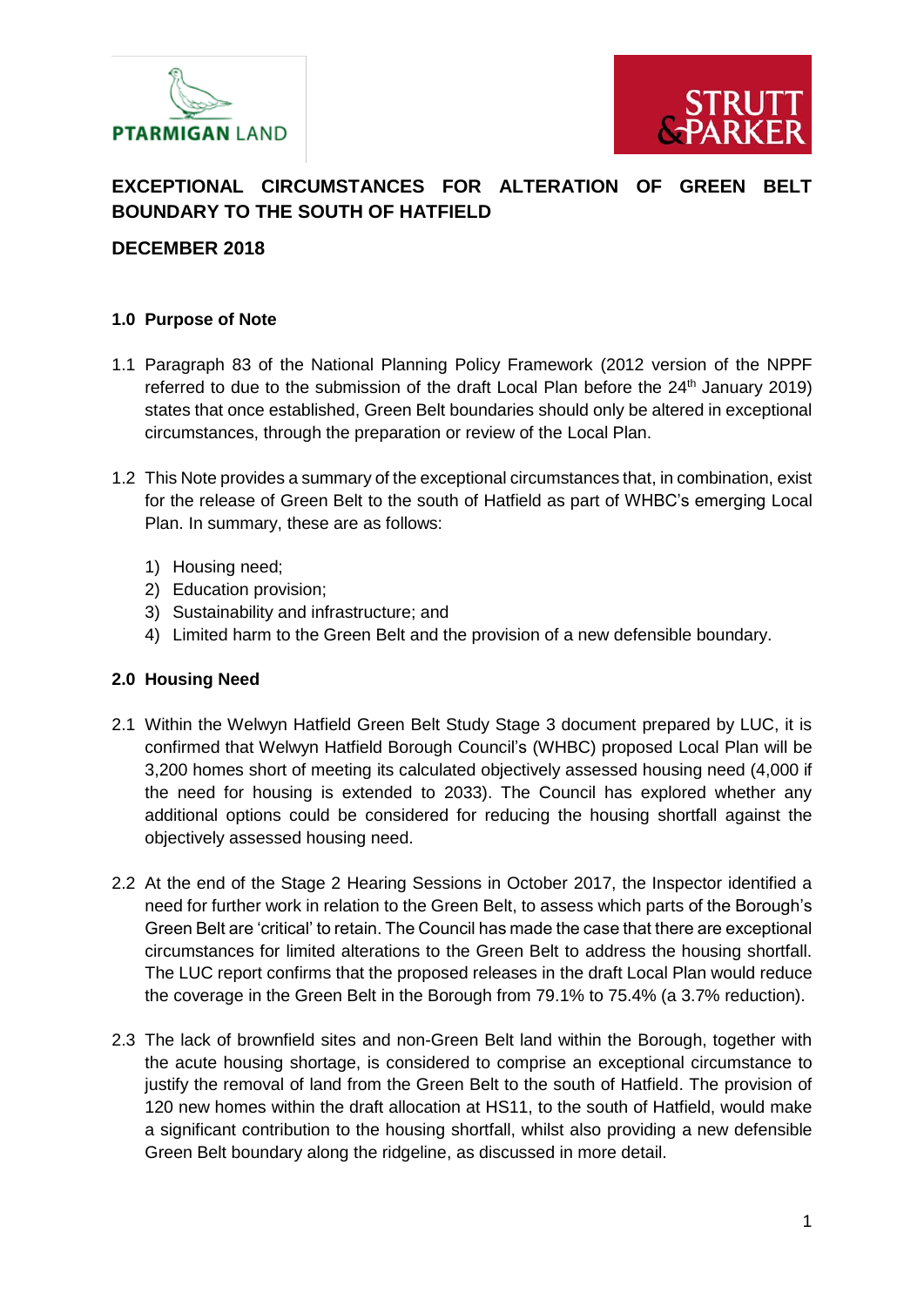



2.4 The new homes can be delivered in the short term within the first five years of the Plan. The land is within single ownership and there are no issues with regards to land assembly or agricultural tenancies that would prevent housing coming forward.

#### Housing Distribution

- 2.5 The Council's Spatial Vision sets out that Welwyn Garden City and Hatfield will continue to be the main focus for shopping, leisure, housing and employment opportunities, where 12,000 new homes will be built on a range of sites, two thirds of which will be within and adjoining Welwyn Garden City and Hatfield. As outlined above, this figure could increase up to 16,000 new homes.
- 2.6 Other than the draft allocation at HS11, there are no other new homes to be provided to the south of Hatfield. The 120 new homes to the south of Hatfield, as provided by HS11, are therefore particularly important to meet the housing needs in this area of the Borough.

#### **3.0 Education Provision**

- 3.1 In addition to the provision of new homes, the draft allocation at HS11 includes land for a new two form entry (2FE) Primary School, including extensive playing fields. This is a facility of significant importance and will not only serve the future residents of the new homes at HS11, but also existing residents in south Hatfield and the wider catchment area.
- 3.2 Within the Regulation 19 representation to the draft Local Plan submitted by Hertfordshire County Council (HCC), the County Council objected to the Plan *"… on the grounds that sufficient provision is not being made to address primary education needs in Hatfield".* A Statement of Common Ground was therefore signed by WHBC, HCC, the land owner and promoter in January 2018, in which it was agreed that it was necessary to include land for a 2FE Primary School at the HS11 site to meet existing education needs in south Hatfield and to support wider growth in the Local Plan. It was also agreed that there are no other available sites in the right places to meet the educational needs arising from the Local Plan in south Hatfield, and therefore the Plan should be amended to include reference to a potential Primary School at HS11.
- 3.3 With this in mind, the requirement for a new 2FE Primary School in the draft allocation at HS11 is considered to contribute to there being exceptional circumstances to justify the removal of land from the Green Belt to the south of Hatfield.

# **4.0 Sustainability and Infrastructure**

4.1 The lack of available brownfield and non-Green Belt land within the Borough gives rise to inherent difficulty in achieving sustainable development in the Borough without impinging on the Green Belt. When assessing sites for release from the Green Belt, it is important that the allocation process considers sites within highly sustainable locations. Indeed, Paragraph 84 of the NPPF states that when drawing up or reviewing Green Belt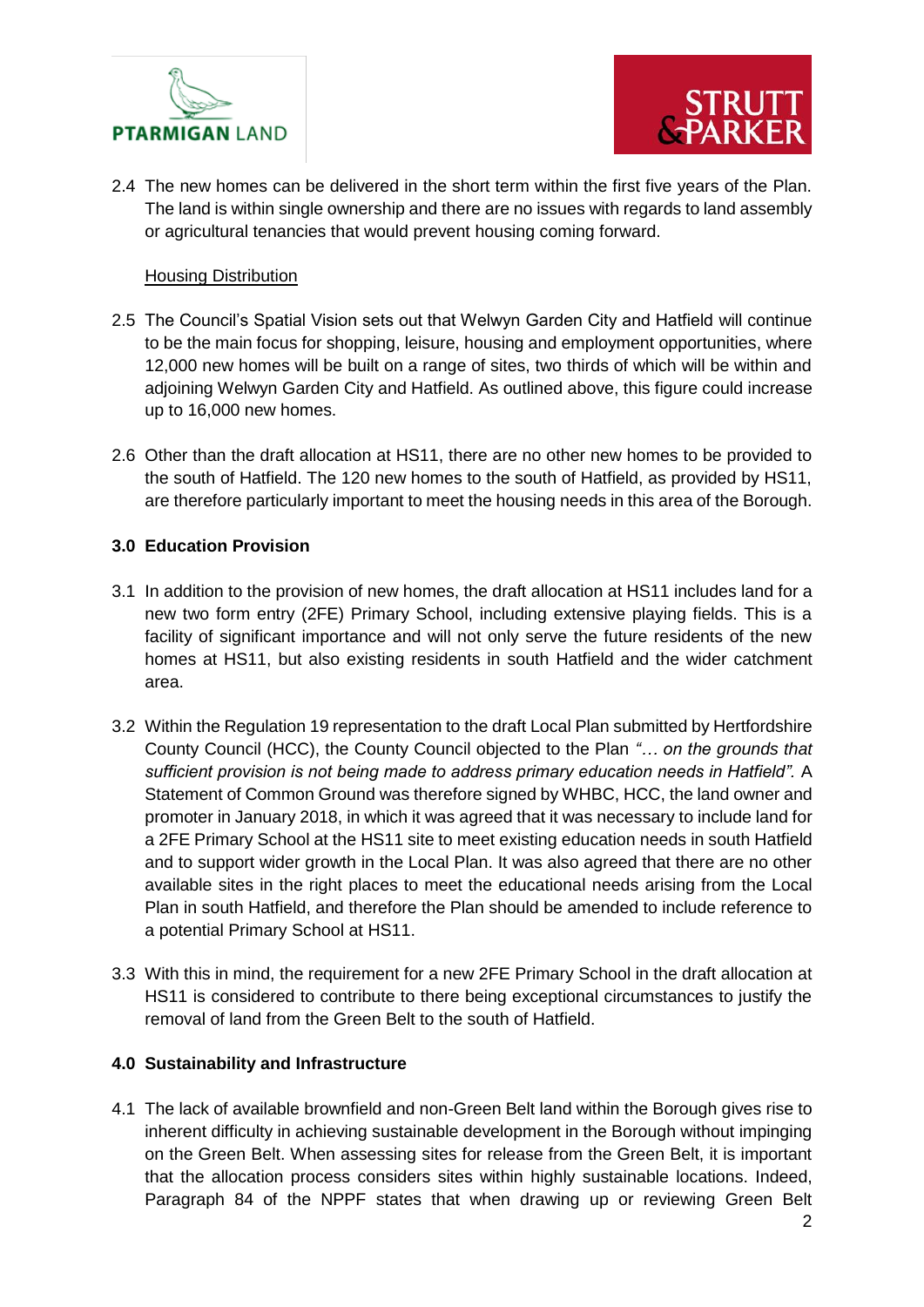



boundaries, local planning authorities should take account of the need to promote sustainable patterns of development.

- 4.2 The land forming the draft allocation at HS11 is located within a highly sustainable location to the south of the large town of Hatfield. The site is within walking/cycling distance from a range of facilities within Hatfield, with the bus connection on South Way providing links to facilities further afield within Hatfield and other higher order settlements such as Luton and Welwyn Garden City.
- 4.3 The bus also provides a direct connection to Hatfield main line train station, which provides regular services to London, Cambridge and Welwyn Garden City. The Angerland Park and Ride to the west of HS11 provides an additional option for sustainable transport.
- 4.4 In addition to the above modes of transport, the draft allocation at HS11 is within very close proximity to the South Way/A1 junction, which is a key piece of infrastructure that provides connections to the M25 and settlements such as Borehamwood and Potters Bar to the south, and Welwyn Garden City to the north. The draft allocation at HS11 therefore does not require significant new infrastructure to facilitate the development of the site, which will assist with the delivery of the proposed new homes and Primary School.
- 4.5 The draft allocation at HS11 will provide new green infrastructure that will assist in the connection of areas such as Bunchleys Village Green to the east and the Cemetery to the west via the enhanced ridgeline. The proposals for the site also include areas of open space that will provide for high standards of public realm to the south of Hatfield, which will also connect to the ridgeline via existing rights of way that cross the site.
- 4.6 The highly sustainable location and existing/proposed infrastructure in the local area are considered to contribute to there being exceptional circumstances to justify the removal of land from the Green Belt to the south of Hatfield.

# **5.0 Nature and extent of harm to Green Belt and the provision of a new defensible boundary**

- 5.1 Whilst the draft allocation at HS11 would result in the removal of land from the Green Belt, it is important to consider the nature and extent of harm that would result to the Green Belt and possible measures to mitigate this. For example, the draft allocation will provide for a new defensible Green Belt boundary in this location to protect the residual Green Belt and ensure the strategic purposes of the Green Belt remain unharmed.
- 5.2 The entirety of the draft allocation at HS11 is located beneath the ridgeline to the south of Hatfield. In the assessment of Parcel 56a, which relates to the release of the draft allocation at HS11, the Green Belt Study Stage 3 confirms that *"… harm would be lessened slightly by confining development to lower ground on the northern edge of the parcel where it would have less impact on settlement separation. The well-defined boundaries, non-rural use and extent of separation from Welham Green of the cemetery and park and ride that their inclusion in any release would not increase harm further"*.